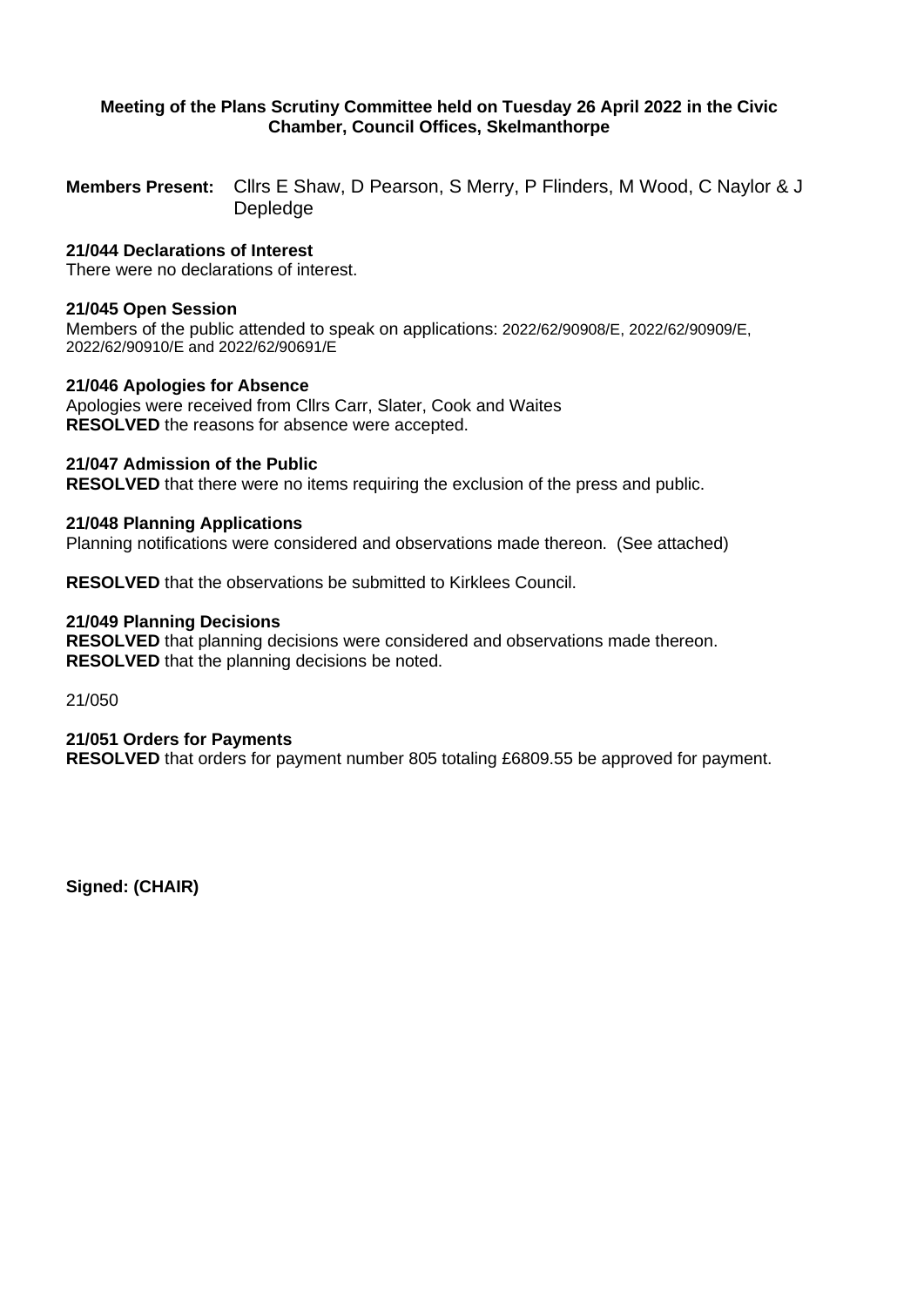| Plans Scrutiny Committee comments from 26 April 2022 |
|------------------------------------------------------|
|------------------------------------------------------|

|                 |                                                                       | Objections due to: Concerns that the extension and     |
|-----------------|-----------------------------------------------------------------------|--------------------------------------------------------|
|                 | 10, Holmfield Road, Clayton West,                                     | the detached house are over-bearing and impact on      |
|                 | Huddersfield, HD8 9NEDemolition of                                    | the neighbouring properties, that there is over-       |
|                 | single storey side extension and                                      | development of the site, and reduced amenities to      |
|                 | erection of                                                           | the neighbouring properties. There is also a           |
| 2022/62/90908/E | two storey extension                                                  | significant impact on parking off road.                |
|                 |                                                                       | Objections due to: Concerns that the extension and     |
|                 | 10A, Holmfield Road, Clayton West,                                    | the detached house are over-bearing and impact on      |
|                 | Huddersfield, HD8 9NEDemolition of                                    | the neighbouring properties, that there is over-       |
|                 | single storey side extension and                                      | development of the site, and reduced amenities to      |
|                 | erection of                                                           | the neighbouring properties. There is also a           |
| 2022/62/90909/E | two storey extension                                                  | significant impact on parking off road.                |
|                 | 32, Blackthorn Way, Scissett,                                         |                                                        |
|                 | Huddersfield, HD8 9GUAlterations to                                   | No objections however there were concerns on the       |
|                 | convert garage to living                                              | loss of parking spaces and access i.e. for             |
| 2022/62/90723/E | accommodation                                                         | emergency services.                                    |
|                 |                                                                       | Objections due to the extension not being in-          |
|                 | 2, Crown Villas, Scissett,                                            | keeping with similar in the area and due to            |
|                 | Huddersfield, HD8 9JWErection of first                                | materials used. The window may also affect the         |
| 2022/62/90710/E | floor extension                                                       | adjoining property.                                    |
|                 |                                                                       |                                                        |
|                 | 2, Jagger Lane, Emley Moor,<br>Huddersfield, HD8 9SYErection of first | No objections however there were concerns on           |
| 2022/62/90743/E | floor rear extension                                                  | over-looking the adjacent property.                    |
|                 | 4, Balk Lane, Upper Cumberworth,                                      |                                                        |
|                 | Huddersfield, HD8 8NZDemolition of                                    |                                                        |
|                 | porch and erection of single storey                                   |                                                        |
|                 | front extension (within a Conservation                                |                                                        |
| 2022/62/90493/E | Area)                                                                 | No objections                                          |
|                 |                                                                       |                                                        |
|                 | Nether End Farm, Barnsley Road,                                       |                                                        |
|                 | Lower Denby, Huddersfield, HD8                                        |                                                        |
|                 | 8YLDemolition of existing agricultural                                |                                                        |
|                 | buildings and erection of                                             |                                                        |
| 2022/62/90862/E | detached agricultural workers dwelling                                | No objections                                          |
|                 | land at, Norman Road, Denby Dale,                                     |                                                        |
|                 | Huddersfield, HD8 8THDemolition of                                    |                                                        |
|                 | former bakehouse and store, erection                                  |                                                        |
|                 | of one detached dwelling and                                          | No objections however there were concerns around       |
| 2022/62/90887/E | associated works                                                      | increased traffic on an already busy road              |
|                 | 2, Laburnum Grove, Skelmanthorpe,                                     |                                                        |
|                 | Huddersfield, HD8 9BPDemolition of                                    |                                                        |
|                 | the existing conservatory and erection                                |                                                        |
| 2022/62/90615/E | of single storey side extension                                       | No objections                                          |
|                 |                                                                       |                                                        |
|                 | 6B, Leak Hall Crescent, Denby Dale,                                   |                                                        |
|                 | Huddersfield, HD8 8RZErection of two                                  |                                                        |
|                 | and single storey side extension with                                 | No objections however there were concerns over         |
| 2022/62/90773/E | terrace                                                               | the impact on neighbouring property.                   |
|                 | 7, South Croft, Upper Denby,                                          |                                                        |
|                 | Huddersfield, HD8 8UAChange of use                                    |                                                        |
|                 | of land to domestic garden and                                        |                                                        |
| 2022/62/90961/E | erection of garden room                                               | No objections                                          |
|                 |                                                                       |                                                        |
|                 | Land adj, Inkerman Court, Barnsley                                    |                                                        |
|                 | Road, Denby Dale, Huddersfield, HD8                                   |                                                        |
|                 | 8XADischarge of conditions 20 (crime                                  |                                                        |
|                 | prevention) and 28 (Biodiversity Gain                                 |                                                        |
|                 | Plan) of previous permission                                          |                                                        |
|                 | 2019/91836 for erection of 34                                         |                                                        |
| 2022/44/91011/E | dwellings                                                             | Councillors referred this to Kirklees Council officers |